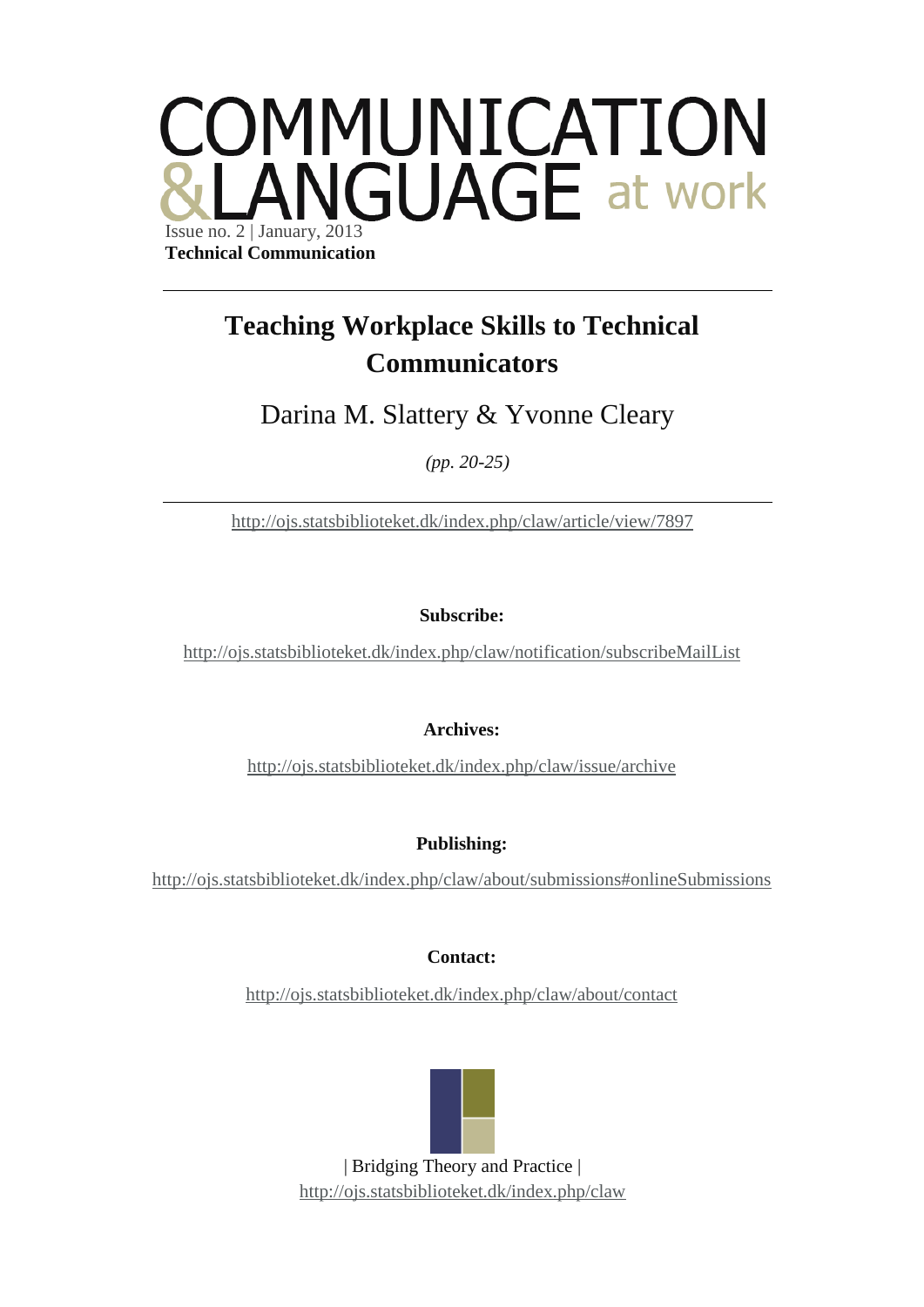# **Teaching Workplace Skills to Technical Communicators**

Darina M. Slattery

Lecturer and Programme Director *School of Languages, Literature, Culture and Communication University of Limerick*

### Yvonne Cleary

Lecturer and Programme Director *School of Languages, Literature, Culture and Communication University of Limerick*

#### **Abstract**

*In this article, we introduce two programmes in Technical Communication (one distance, and one on-campus) offered by the University of Limerick. Both programmes have been running for several years, but are regularly reviewed to ensure that they remain relevant. We describe how these programmes correspond to industry needs, and how they develop core competencies of technical communicators. We outline two key types of assignment (writing and development), and explain their relevance to the workplace.*

# **Introduction**

Since 1996, the University of Limerick (UL), in Limerick, Ireland, has offered programmes in Technical Communication. In a 1996 article for the *Journal of Technical Writing and Communication,* John Kirkman described the development of the MA in Technical Communication at UL, emphasising its links with industry. The Technical Communication offerings at Limerick have changed in the intervening 16 years since Kirkman was involved in establishing the MA programme. For example, undergraduate students in New Media degree programmes study Technical Communication courses, a distance learning Certificate in Technical Writing has run since 2001, and most recently an MA in Technical Communication and E-Learning has replaced the original MA in Technical Communication. The links with industry, however, remain strong, and have proved invaluable in enabling us to update programme and course content.

In this article, we present an overview of two Technical Communication programmes offered by UL. We outline some courses that are included in both programmes, and the types of assignments that students are required to undertake, prior to entering the workforce. We discuss the range of skills students are required to demonstrate in assignments, including writing, information design, and development skills.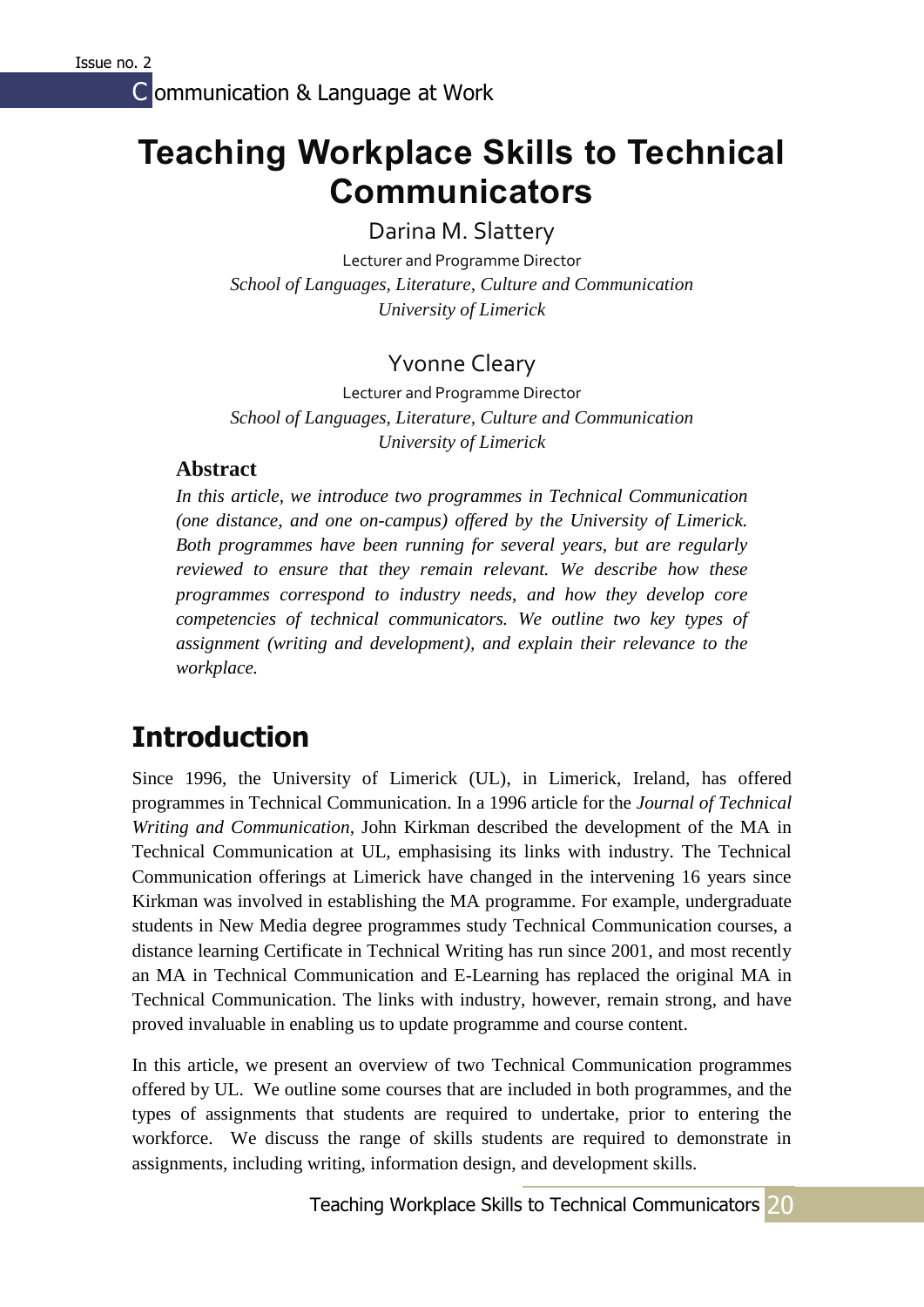### **Our programmes**

The Technical Communication Section at UL currently offers two postgraduate programmes: a Graduate Certificate in Technical Writing (distance learning) and an MA in Technical Communication and E-Learning (on-campus). Faculty members also teach courses on several undergraduate programmes. Both postgraduate programmes offer a number of shared modules, which have been designed to prepare students for the workplace. Because our students come from a variety of disciplines including the Arts, Sciences, and Engineering, these are conversion programmes, which have been designed to enable students to re-skill. Whilst some of our students have experience working in relevant fields (Technical Writing, Instructional Design, and Content Development), the majority have no prior experience, so our programmes assume no prior knowledge.

On successful completion of either programme, our graduates are able to:

- Design and deliver instructional materials.
- Use multimedia applications to create content.
- Deploy and use Web 2.0 technologies to collaborate with peers.
- Manage complex writing and design projects.
- Communicate effectively in online and face-to-face environments.
- Write clear, correct and precise content.

Many graduates find employment as Content Developers in large software development companies, which typically have their own documentation departments. Other graduates find employment as Technical Writers or Trainers in companies. As reflected in other countries (see, for example, Spilka 2002 and Giammona 2004) job titles for graduates are diverse, however, and some, such as 'Digital Content Specialist' and 'Content Curator', reflect the centrality of new technologies.

Since its inception, several hundred graduates of UL have completed undergraduate modules or full programmes at Graduate Certificate, Diploma and MA levels in Technical Communication. Many of these graduates now have ten to fifteen years of industry experience. We are fortunate to have retained links with many graduates, and to have cultivated links with employers. Therefore, we are able to run workplace seminars where Technical Writers, Content Developers, and Documentation Managers share experiences and tips with current students. This interaction with industry also enables us to ensure that programme curricula respond to industry needs.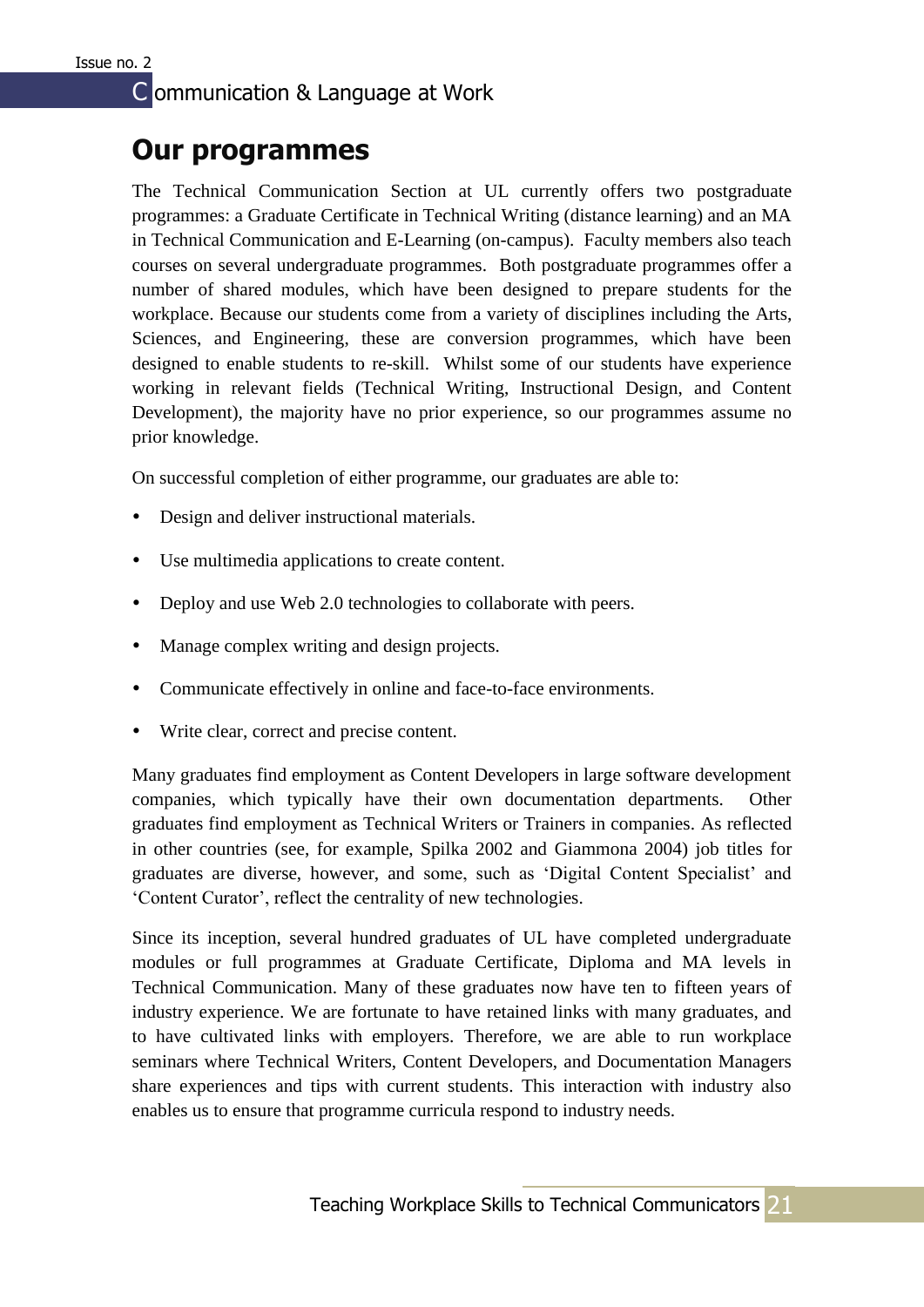### **Courses and assignments**

Students undertake a range of courses on both programmes. Whilst the MA programme offers more courses, there is some overlap. Students on both programmes take courses on professional and technical writing, the theory of technical communication, workplace issues, and instructional design. These courses include content on topics central to the work of a technical communicator. A report from TCEurope's TecDoc-Net project (2005) lists the following core competencies for technical communicators in Europe: communication theory; understanding and using tools; [knowledge of] the regulatory framework; project and process management; information gathering; documentation planning and information development; usability; structuring information; standardisation techniques; professional writing; editing; visual communication; layout and typography.

Content on four core courses on both programmes helps students to develop these core competencies. Students study communication and writing theories, learn how to use tools, learn to manage complex design projects, conduct research and planning activities, develop information projects, apply information design theories, and learn about quality and standards. As both programmes comprise 100% continuous coursework, students undertake a number of assignments each semester, including writing assignments and design and development assignments. The assignments described in the next section demonstrate how students develop some competencies identified by the TecDoc-Net project.

Both programmes use the UL Virtual Learning Environment for delivery of various programme elements. On- and off-campus students follow and contribute to online discussions, submit assignments, receive feedback on assignments, collaborate with peers, access e-resources, and participate in online chats.

#### **Writing assignments**

The writing assignments students complete as part of both programmes include short summaries, rewrites of text passages, essays, and extensive research reports. Students receive marks not only for the quality and clarity of their writing, but also for their information design and overall formatting skills. For example, for research reports students are expected to research and write about a topic of relevance to the field. They are also expected to generate a Table of Contents automatically and to format cited references according to the Harvard (author-date) referencing style. We also emphasise the need to write for international audiences, and students learn to apply guidelines such as those developed by Kohl (2008). These writing skills prove invaluable when students enter the workplace, where they will regularly be required to write documentation for many different genres and audiences.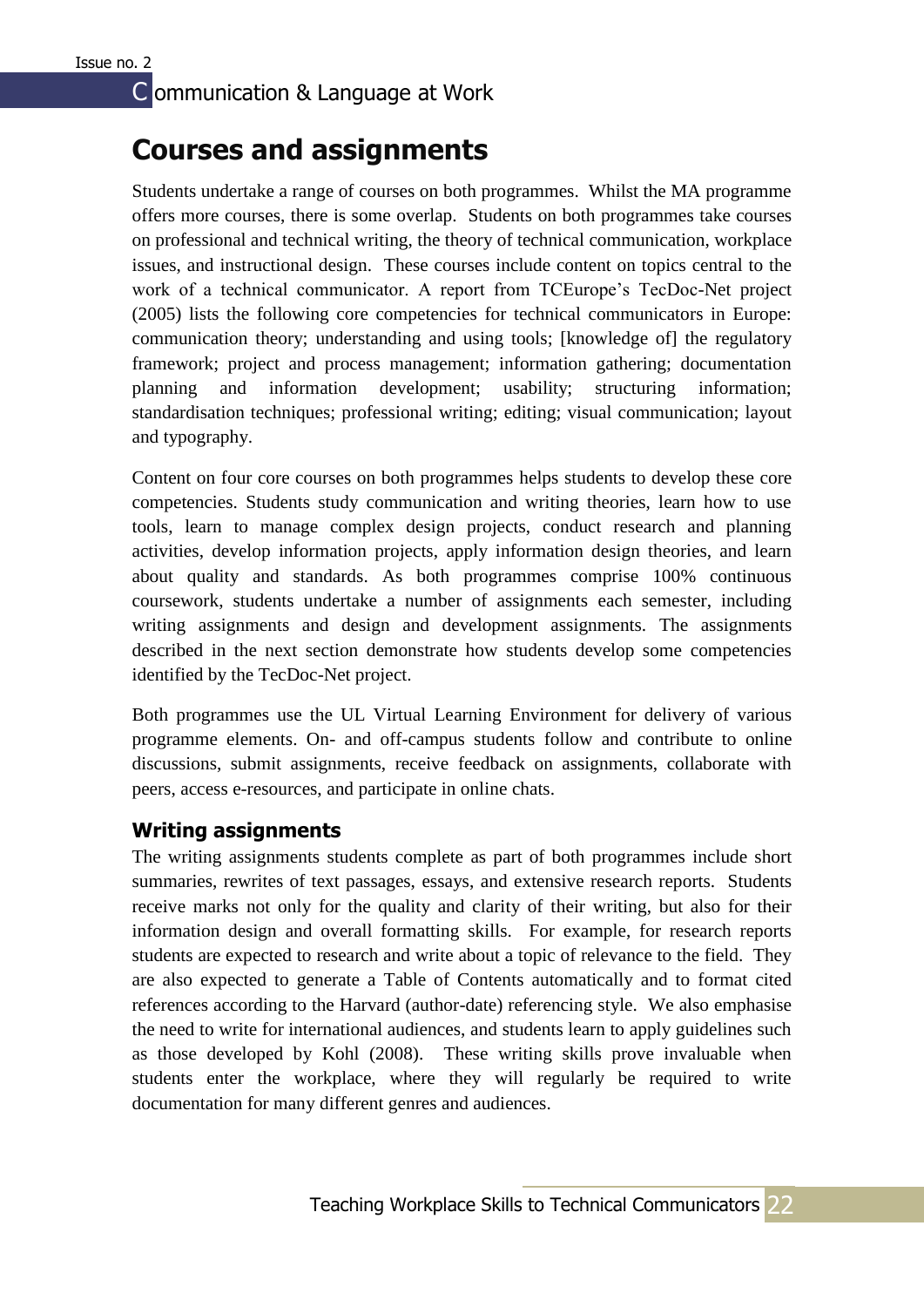#### **Design and development assignments**

In addition to studying theory relating to technical writing and information design, students also learn how to use a range of industry-standard software applications, including Adobe Captivate, Dreamweaver, Flash, and Photoshop. In practical assignments, students are required to demonstrate not only their software skills but also their ability to apply their knowledge of design and communication theories, to design and development assignments. For example, students are required to find examples of poor graphics and to critique them. They are also required to improve the graphics by redesigning them. Other practical assignments include the redesign of existing brochures, the development of instruction manuals, the design of web sites and interactive animations, and the development of e-learning courses. For some of these assignments, students are required to collaborate with peers both online and face-toface, to produce a fully workable product. In other assignments, students must work on a real-world project, communicating with a client about requirements, to produce an end product that is appropriate for the needs of a specific audience. These types of assignments help students to become more critically aware of content they see on a daily basis, to improve their collaboration skills, and to develop their design and development skills. Such skills are in demand in the workplace, and our graduates have a very successful employment record on completion of both programmes.

### **Conclusions**

In a young and dynamic discipline such as Technical Communication, academic programmes need to have close links with industry in order to ensure that graduates will be appropriately prepared for the workplace. Lecturers need to remain abreast of disciplinary and industry changes to ensure that the curriculum is fresh and relevant. Our paper describes some programme features and assignments that prepare graduates to work as Technical Writers and Content Developers, and in related fields.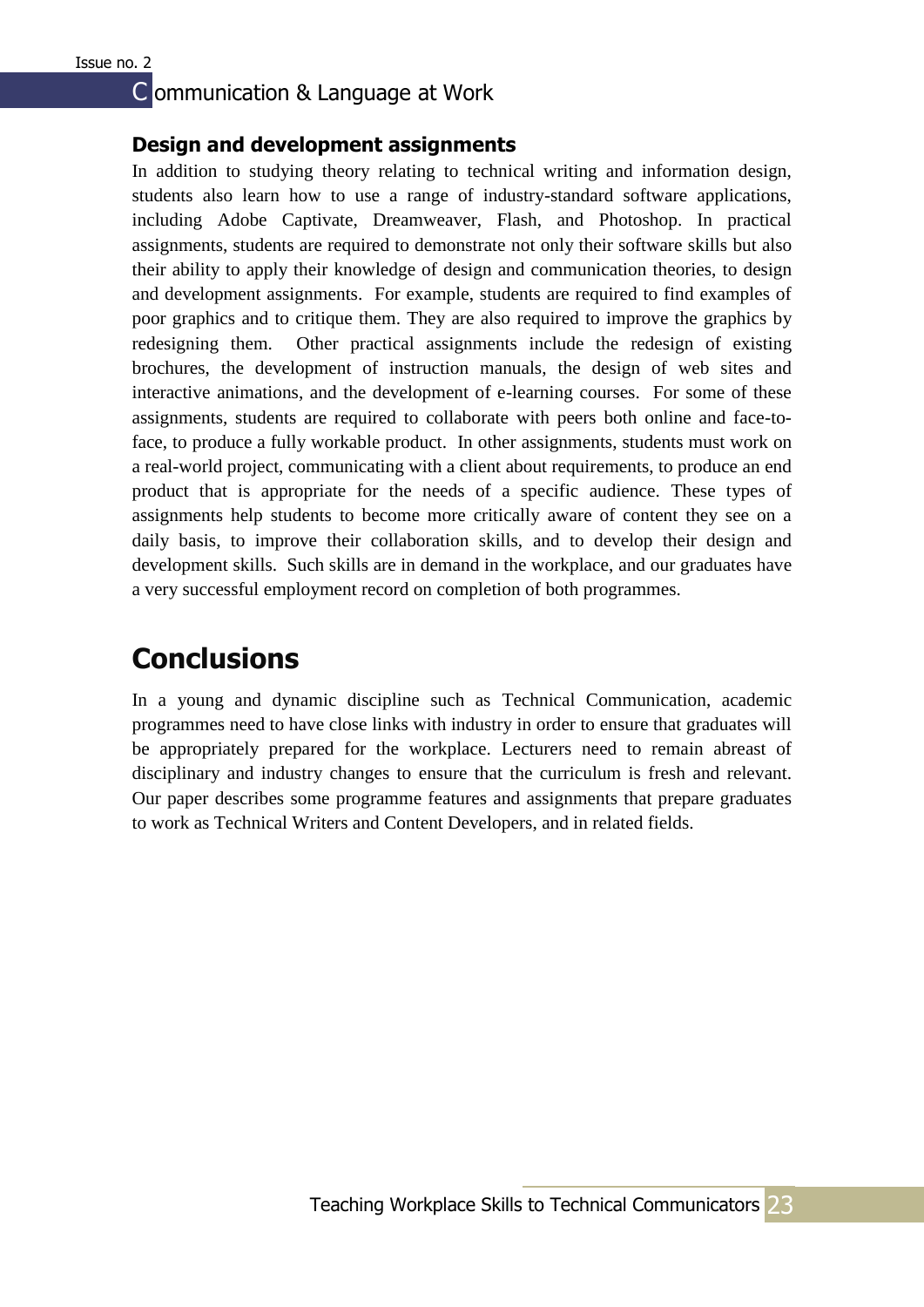### **References**

- Giammona, B.A. (2004) "The future of technical communication: how innovation, technology, information management, and other forces are shaping the future of the profession", *Technical Communication*, 51(3), 349-366.
- Kirkman, J. (1996) "From chore to profession: how technical communication in the United Kingdom has changed over the past twenty-five years", *Journal of Technical Writing and Communication*, 26(2), 147-154.
- Kohl, J. (2008) *The Global English Style Guide*, Cary, NC, USA: SAS Press.
- Spilka, R. (2002) "Becoming a profession", in Mirel, B. and Spilka, R., eds., *Reshaping Technical Communication: New Directions and Challenges for the 21st Century*, Mahwah, NJ: Lawrence Erlbaum Associates, 97-110.
- TCEurope (2005) "Professional education and training of technical communicators in Europe—guidelines", *TecDoc-Net Project*, [online], available: <http://www.tceurope.org/images/stories/downloads/projects/tecdoc.pdf> [accessed 03 December, 2012].